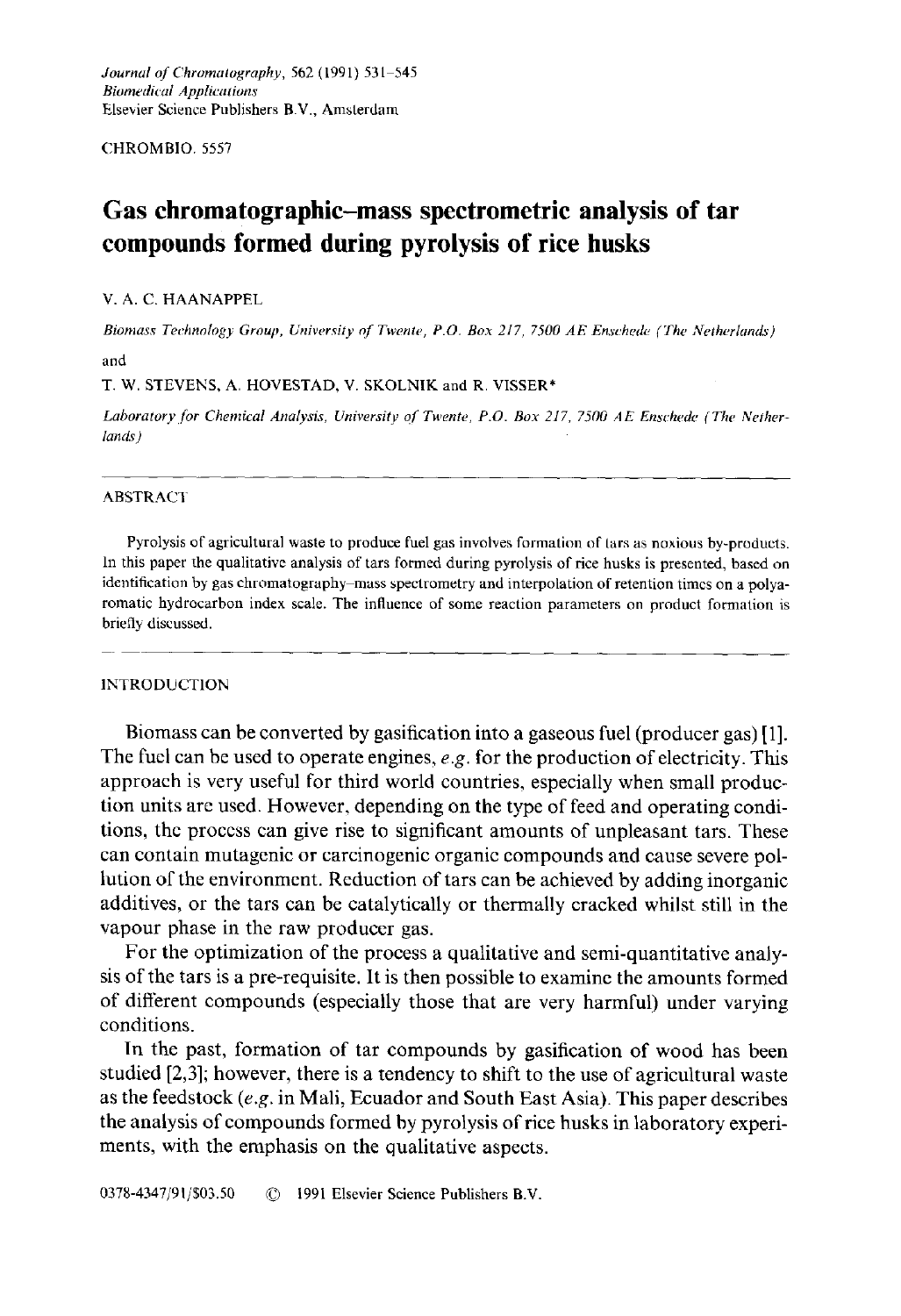#### EXPERIMENTAL

## *Pyrolysis*

The experiments described are based on pyrolysis of dried rice husks (normally *ca.* 6 g) in a stream of helium gas at  $500^{\circ}$ C in a Gray-King-type quartz retort. In the first series of experiments husks were used untreated (experiment 1), prepared by dry mixing with 10.7% (w/w) K<sub>2</sub>CO<sub>3</sub> (2), 10.5% Na<sub>2</sub>Co<sub>3</sub> (3), 9.0% CaCO<sub>3</sub> (4) and 1.6% KCl (5), and prepared by impregnating with 5.6% (w/w, dry)  $K_2CO_3$ (6),  $3.7\%$  Na<sub>2</sub>CO<sub>3</sub> (7), 11.6% KCl (8) and 10.5% NaCl (9) solutions in water. The gases produced were led into a U-shaped cold-trap  $(0^{\circ}C)$  provided with glass-wool plugs at both ends.

In the second series the retort was linked with a second reactor; in this reactor an additional flow of helium was used to vary the residence time of the volatiles. The reactor was connected to the cold-trap. Pyrolysis experiments were carried out with an empty reactor at  $600^{\circ}C/2.4$  s residence time (10),  $700^{\circ}C/2.2$  s (11) and 0.6 s (12),  $900^{\circ}$ C/1.8 s (13) and 0.5 s (14), and  $100^{\circ}$ C/1.7 s (15). Finally the reactor was filled with dolomite as a cracking catalyst  $(600^{\circ}C/2 \text{ s} \text{ residence time})$  (16).

The tars in the trap were extracted with methanol-acetone, the eluents were evaporated, and the "dry" weight was determined. Tars were dissolved in diethylether and analysed by gas chromatography (GC). A sample resulting from experiment 9 was used for qualitative analysis by gas chromatography-mass spectrometry (GC-MS), and a sample from experiment 14 for a separate qualitative analysis based on polyaromatic hydrocarbon retention times.

## *Gas chromatography-mass spectrometry*

GC-MS analysis was performed using a Finnigan MAT 90 double-focusing mass spectrometer (electron impact mode) coupled to a Varian 3400 gas chromatograph.

GC conditions were: column, fused-silica SGE (Scientific Glass Engineering, Ringwood, Australia) BP5 (25 m  $\times$  0.22 mm I.D.; film thickness 0.25  $\mu$ m); temperature, l min at 40°C then 7°C/min to 250°C then 1 min at 250°C; carrier gas, helium at 1.5 ml/min.

Mass spectrometer parameters were: ionization voltage 70 eV; emission current, 1 mA; mass scan, from 40 to 400 dalton; resolution, 1430 (10% valley definition); sampling frequency, 26 500 kHz; cycle time, 1.2 s; samples per peak, 8. About 1250 mass spectra were recorded.

GC analysis was performed on a Varian 3400 gas chromatograph. GC conditions were: column, fused-silica SE 54 (J&W Scientific, Cordova, CA, U.S.A.) (15  $m \times 0.31$  mm I.D.; film thickness 0.25  $\mu$ m); temperature, 1 min at 40°C then  $5^{\circ}$ /min to 290 $^{\circ}$ C then 10 min at 290 $^{\circ}$ C; carrier gas, helium at 3 ml/min; injection, on column,  $50^{\circ}$ C at  $100^{\circ}$ C/min to  $300^{\circ}$ C; flame ionization detection at  $300^{\circ}$ C, connected to data system Varian Vista CDS 401.

The mass spectra were identified by an automatic library search (National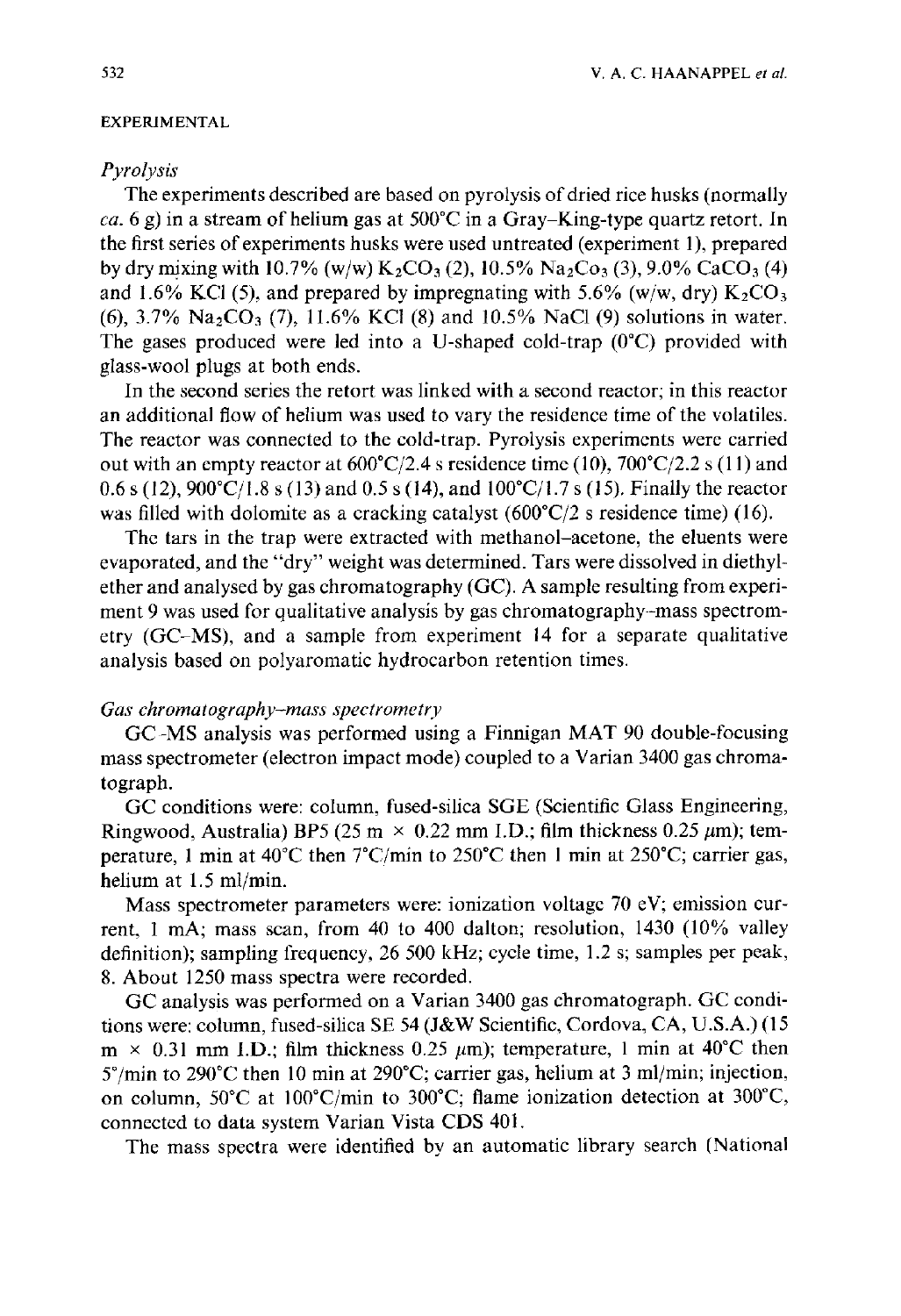Bureau of Standards Library, 55 000 spectra). In those cases where no significant answer was obtained, the spectra were compared with the Eight Peak Index of Mass Spectra [4] or interpreted by the authors.

GC retention times were converted into retention indices by linear interpolation between retention times of a series of  $n$ -alkanes [5]. A series of compounds were identified independently by injection of a reference sample. For compounds identified by MS and entered in the Sadtler Retention Index Library [6] the retention indices were compared to the reference values. Polyaromatic hydrocarbons (PAHs) were verified by injection of a series of nine reference PAHs *(i.e.*  phenol, 1-naphthol, 2-naphthol, naphthalene, phenanthrene, anthracene, fluoranthene, pyrene and chrysene) and interpolation of the other PAHs using the PAH retention index scale [7].

The total weight of material removed from the cold-trap was determined after evaporation of the solvents. The total amount of material (tar) dissolved in diethyl ether was determined by GC, using an average calibration factor to convert peak areas into masses. For two characteristic groups of compounds, *viz.* the 22 most intense hydroxyaromatics and the 20 most intense PAHs, the sum of the peak areas was calculated and converted into absolute amounts, again using an average calibration factor. The same was done for one of the most suspected compounds, *i.e.* benz[a]pyrene.

### RESULTS AND DISCUSSION

The reconstructed ion current (RIC) chromatogram of experiment 9 as a function of the mass spectrum number is shown in Fig. 1. The results of the qualitative analysis based on the mass spectra are summarized in Table I. The numbers in the column Sp.No. refer to the mass spectrum numbers. The GC retention times are those obtained from the independent gas chromatogram. This chromatogram is shown in Fig. 2. Since concentrations of higher-boiling compounds were very low, comparison of peaks with retention times above *ca.* 19 min was not unambiguous; these times have been left out.

The results of the comparison of the separate run of experiment 14 with the set of PAH reference values are presented in Table II. This table contains almost exclusively PAHs. The chromatogram is given in Fig. 3. (Retention times in Table II are the average of two determinations, which explains the slight differences between Table II and Fig. 3). Compounds identified by independent injection of authentic standards are marked with an asterisk in both tables.

In Table III the total mass of material recovered for each experiment is presented, and the absolute amount of tar dissolved in diethyl ether. In the following two columns the total masses of the 22 most important compounds of Table I (mainly aromatic hydroxyl compounds) and of the 20 most important compounds (almost exclusively PAHs) of Table II are given, and in the last column the mass of benz $[a]$ pyrene.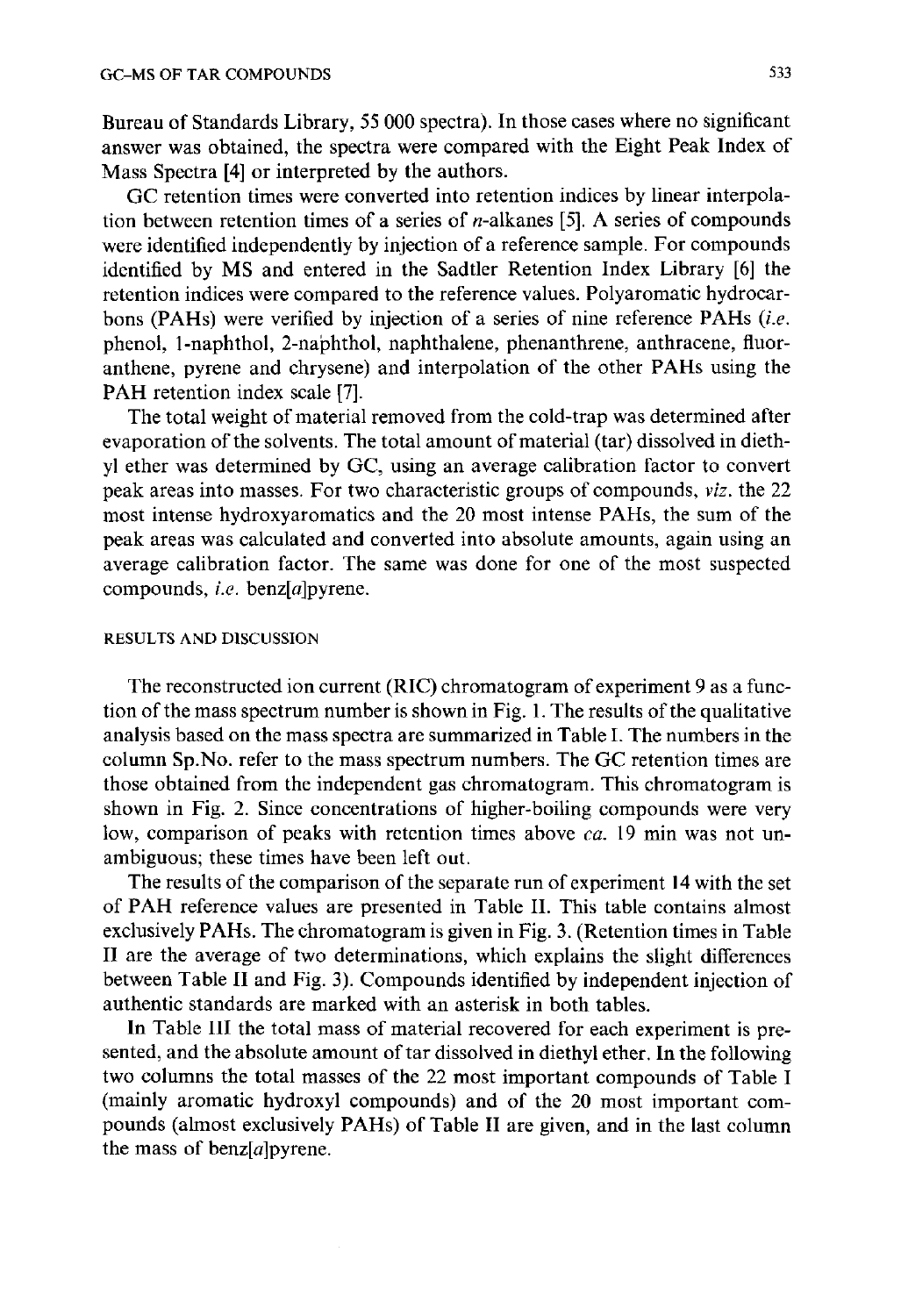

Fig. 1. Reconstructed ion current chromatogram as a function of mass spectrum numbers of pyrolysis products formed after impregnation with NaCl (experiment 9).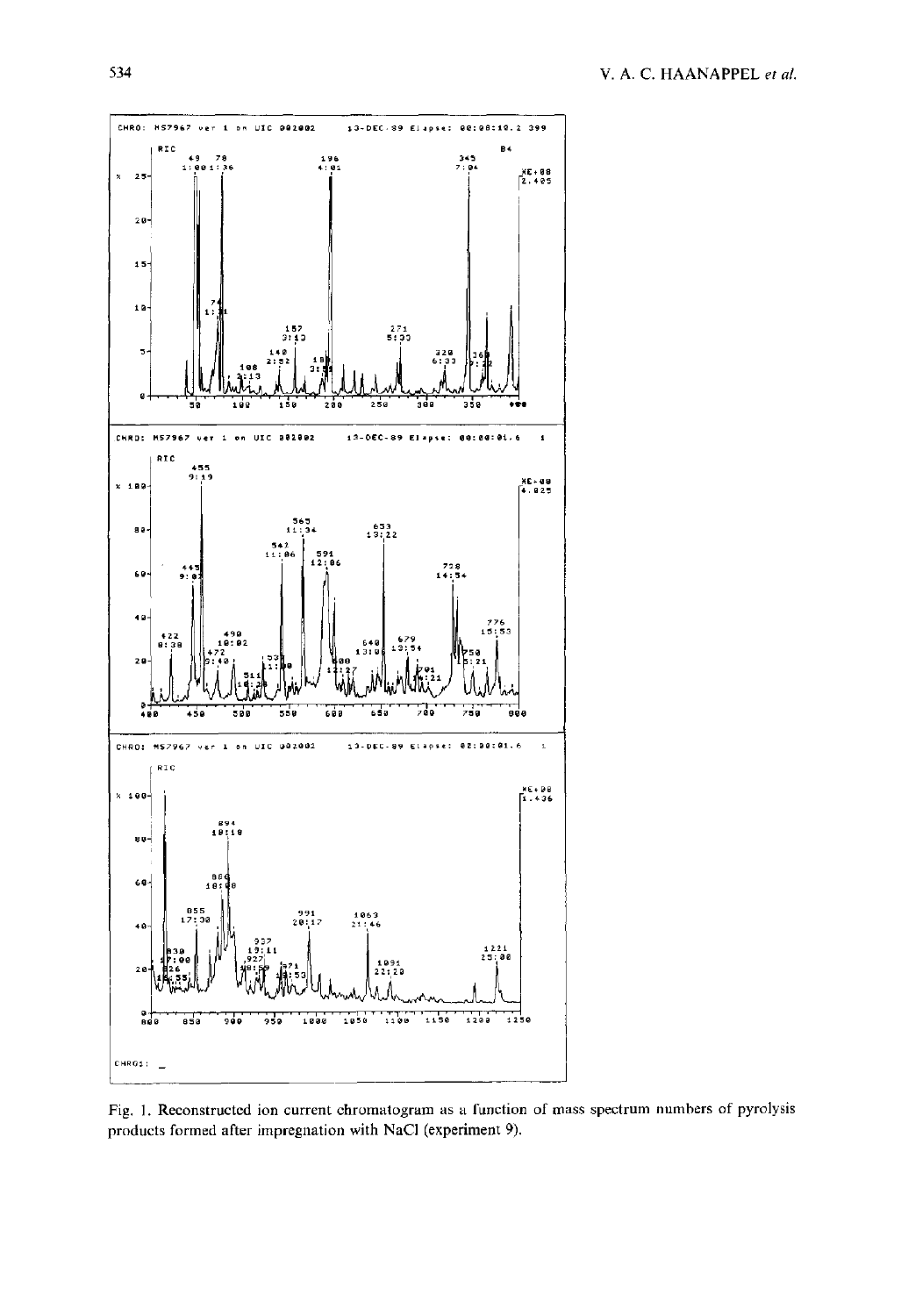COMPOUNDS IDENTIFIED BY MASS SPECTRA (GC-MS) COMPOUNDS IDENTIFIED BY MASS SPECTRA (GC-MS)

| Σò.             | $\mathbf{f}_{\mathbf{m}}$ | Sp.No.        | Name                                | Formula                                                                                                                                             | MW                          |
|-----------------|---------------------------|---------------|-------------------------------------|-----------------------------------------------------------------------------------------------------------------------------------------------------|-----------------------------|
|                 |                           |               | Acetone                             | $C_sH_sO$                                                                                                                                           | $58*$                       |
|                 |                           |               | Acetic acid methyl ester            | $C_3H_6O_2$                                                                                                                                         | $\ddot{A}^*$                |
|                 |                           |               | Acetic acid                         |                                                                                                                                                     | $\mathbb{S}^*$              |
|                 |                           |               | Acetic acid                         | $\mathcal{C}_2\mathcal{H}_4\mathcal{O}_2$ $\mathcal{C}_1\mathcal{H}_4\mathcal{O}_2$                                                                 |                             |
|                 | 0.908                     | 8 7 7 8 9 9 9 | 3-Methoxy-3-methyl-2-butanone       | $\mathbf{C}_6\mathbf{H}_1\mathbf{2O}_2$                                                                                                             | $60*$                       |
|                 | 1.057                     |               | 2-Methylhexanoic acid               | $C_1H_1$ 4 $O_2$                                                                                                                                    | 130                         |
|                 |                           |               | 2,3-Epoxypropanol                   |                                                                                                                                                     | $\mathcal{F}_{\mathcal{L}}$ |
|                 |                           |               | Hydroxyacctic acid methyl ester     |                                                                                                                                                     | $\$$                        |
|                 |                           |               | Propanoic acid                      | $\begin{array}{c} \mathbf{C}_3\mathbf{H}_6\mathbf{O}_2 \\ \mathbf{C}_3\mathbf{H}_6\mathbf{O}_3 \\ \mathbf{C}_3\mathbf{H}_6\mathbf{O}_2 \end{array}$ | 74*                         |
|                 | $\frac{1.335}{1.471}$     | 25 35 36      | 2-Tetrahydrofuranol                 | $\mathsf{C}_4\mathsf{H}_{\mathbf{8}}\mathsf{O}_2$                                                                                                   | 38                          |
| $\Xi$ $\Xi$     | 2.136<br>2.461            |               | 2-Methylpropanoic acid              | $\mathrm{C_{4}H_{8}O_{2}}$                                                                                                                          | 88                          |
|                 |                           |               | 3-Hexen-2-one                       | $\mathsf{C}_6\mathsf{H}_{10}\mathsf{O}$                                                                                                             | $\frac{8}{3}$               |
|                 |                           |               | 2,5-Dihydrofuran                    | $C_{4}H_{6}O$                                                                                                                                       | $\mathcal{E}$               |
|                 |                           |               | 2,5-Dimethylfuran                   | $C_6H_8O$                                                                                                                                           | 96                          |
|                 |                           |               | 4-Hydroxy-4-methyl-2-pentanone      | $\mathbf{C_6H_{12}O_2}$                                                                                                                             | $\overline{116}$            |
| 2212            | 2.673<br>2.729<br>3.028   | 5582          | 1-(2-Furyl)-2-methyl-1,2-butanediol | $\mathbf{C}_9\mathbf{H}_1\mathbf{A}\mathbf{O}_3$                                                                                                    | $\tilde{E}$                 |
|                 |                           |               | 2-Propoxybutane                     |                                                                                                                                                     | $\frac{16}{1}$              |
|                 |                           |               | 1-(1-Methylethoxy)-2-propanone      | $\mathop{\rm C_{6}H_{12}O_{2}}\limits_{\mathop{\rm C_{6}H_{12}O_{2}}\nolimits}$                                                                     | $\Xi$                       |
| $\frac{16}{21}$ |                           |               | Tetrahydro-2,5-dimethoxyfuran       | $\mathbf{C_6H_{12}O_3}$                                                                                                                             | $\mathbf{E}$                |
|                 | 3.272<br>3.455            | 234           | Tetrahydro-2,5-dimethoxyfuran       | $C_6H_{12}O_3$                                                                                                                                      | $\mathbf{E}$                |
|                 | 3.554<br>3.639<br>4.639   | \$7532        | 2-Methyl-2-butenal                  | $C_{\rm s}H_{\rm g}O$                                                                                                                               | 24                          |
| 2287            |                           |               | $2-(3H)$ -Furanone                  | $C_4H_4O_2$                                                                                                                                         | S4                          |
|                 |                           |               | 5-Methyl-2-furancarboxaldehyde      | $\mathbf{C}_6\mathbf{H}_6\mathbf{O}_2$                                                                                                              | $\Xi$                       |
|                 |                           |               | 3-Methyl-2-cyclopenten-1-one        | $C_{6}H_{8}O$                                                                                                                                       | 96                          |
|                 |                           |               | 2,4-Dimethylfuran                   | $C_{6}H_{8}O$                                                                                                                                       | 96                          |

*<u><i>MO*</u> *OC COMBOUND* 

*(Continued on p. 536)* 

(Continued on p.  $536$ )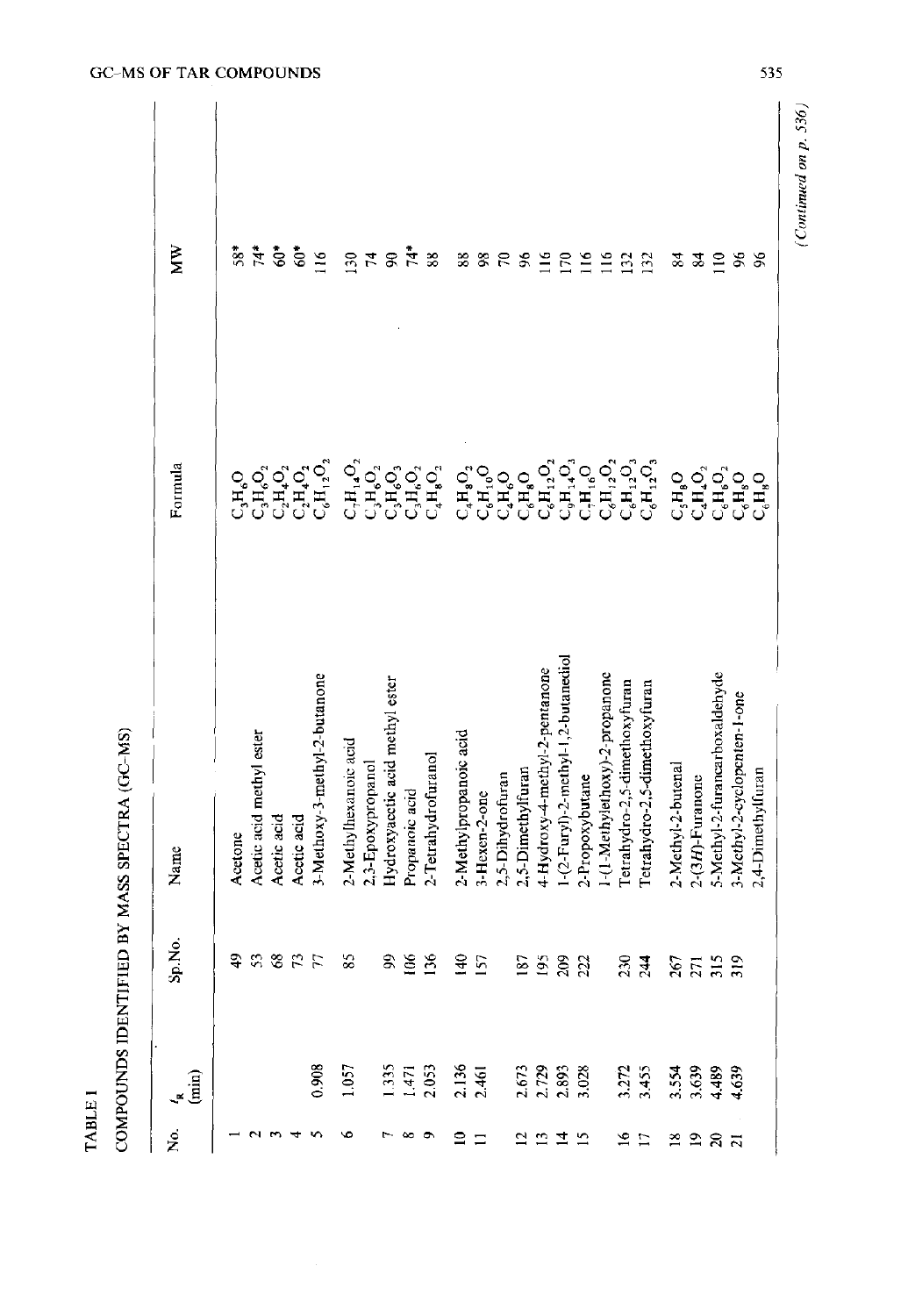|               | TABLE I (continued)                                      |                               |                                        |                                                                   |                 |  |
|---------------|----------------------------------------------------------|-------------------------------|----------------------------------------|-------------------------------------------------------------------|-----------------|--|
| 2.            | $\begin{pmatrix} \mathbf{m} \\ \mathbf{m} \end{pmatrix}$ | Ź.<br>S.                      | Name                                   | Formula                                                           | ЙM              |  |
|               |                                                          |                               |                                        |                                                                   |                 |  |
|               |                                                          | \$                            | Phenol                                 | $C_6H_6O$                                                         | 24              |  |
|               |                                                          |                               | 2-Methoxy-6-methyl-4//-pyran-4-onc     | $C_7H_8O_3$                                                       | $\mathbf{F}$    |  |
|               | 5.447<br>5.882<br>5.882                                  | ಜಜಿತ ಸ<br>က်က်က်က             | 4-Methoxy-6-methyl-7/1 pyran-2-one     | $\mathsf{C}_7\mathsf{H}_{8}\mathsf{O}_3$                          | $\frac{4}{3}$   |  |
|               |                                                          |                               | Tetrahydro-2-methyl-2-furanol          | $C_9H_{18}O$                                                      | $\overline{42}$ |  |
| 23333         | 6.150<br>6.325                                           |                               | 2-Hydroxy-3-methyl-2-cyclopenten-1-one | $C_6H_8O_2$                                                       | 112             |  |
|               |                                                          | ã                             | 3-Methyl-1,2,-cyclopentanedione        | $\mathbf{C_6H_8O_2}$                                              | $\tilde{=}$     |  |
| $R$ គឺ គឺ គឺ  | 6.325<br>6.538<br>6.538                                  | $\mathfrak{D}$<br>$m \cdot m$ | Spiro[2,4]heptan-4-one                 | $C_1H_1O$                                                         | $\Xi$           |  |
|               |                                                          | S,                            | 1,3,5-Trimethyl-1H-pyrazole            | $\mathrm{C_{6}H_{10}N_{2}}$                                       | $\Xi$           |  |
|               |                                                          | 402                           | Unknown                                |                                                                   |                 |  |
|               | 6.926                                                    | Ξ<br>$\overline{4}$           | 3-Methyl-2-(5H)-furanone               | $\mathbf{C}_\mathrm{s}\mathbf{H}_\mathrm{6}\mathbf{O}_\mathrm{2}$ | $\frac{8}{2}$   |  |
|               |                                                          |                               | 4-Hexen-3-one                          | $\mathbf{C_6H_1O}$                                                | \$              |  |
|               |                                                          | 421                           | 2-Methylphenol                         | $\mathbf{C}_\gamma\mathbf{H}_\mathbf{8}\mathbf{O}$                | $108*$          |  |
| ន ន           | 7.151<br>7.644                                           | 45                            | 3-Methylphenol                         | $C_2H_8O$                                                         | $108*$          |  |
|               |                                                          |                               | 4-Methylphenol                         | $C_2H_8O$                                                         | $108*$          |  |
| ž.            | 7.934                                                    | $\ddot{2}$                    | 2-Propyloxetane                        | $\mathbf{C_6H_{12}O}$                                             | 100             |  |
|               |                                                          | $\ddot{2}$                    | 3,4,5-Trimethyl-2-cyclopenten-1-one    | $\mathrm{C_{s}H_{12}O}$                                           | 124             |  |
|               |                                                          |                               | 3,4,4-Trimethyl-2-cyclopenten-1-one    | $\mathrm{C_{s}H_{12}O}$                                           | 124             |  |
| 55589         | 561.8<br>1978<br>1978<br>1978                            | 54                            | 3,5,5-Trimethyl-2-cyclopenten-1-one    | $C_8H_{12}O$                                                      | 124             |  |
|               |                                                          | 89                            | 2-Methyl-3-hydroxy-4-pyranone          | $C_6H_6O_3$                                                       | 126             |  |
|               |                                                          | 504                           | Pentanedioic acid dimethyl ester       | $\mathrm{C_{1}H_{12}O_{4}}$                                       | 60              |  |
| ੩             |                                                          | 504                           | Pentanedioic acid ethyl methyl ester   | $C_8H_{14}O_4$                                                    | 174             |  |
| ਚ             | 8.794<br>9.062                                           |                               | 2-Fithylphenol                         | $\mathrm{C_{8}H_{10}O}$                                           | $122*$          |  |
| $\ddot{ }$    | 9.457                                                    |                               | 2,4-Dimethylphenol                     | $C_8H_{10}O$                                                      | $122*$          |  |
| $\theta$      | 9.765                                                    | <u>ិនន័</u> ង                 | 4-Hydroxybenzeneethanol                | $\mathbf{C_8H_{10}O_2}$                                           | 138             |  |
| $\frac{4}{3}$ | 10.018                                                   |                               | 3-Ethylphenol                          | $C_8H_{10}O$                                                      | $122*$          |  |
| 45            | 10.112                                                   | 549                           | 1,4-Dimethoxybenzene                   | $C_8H_{10}O_2$                                                    | 138             |  |
| $\frac{4}{5}$ | 10.152                                                   | 552                           | 2,3-Dimethylphenol                     | $\mathrm{C_{8}H_{10}O}$                                           | 122             |  |
| t,            | 10.219                                                   | 557                           | 2-Methoxy-4-methylphenol               | $\mathrm{C_{8}H_{10}O_{2}}$                                       | 138             |  |
| ఞ             | 10,326                                                   | 565                           | 4,5-Dimethyl-1,3-benzenediol           | $\mathrm{C_{s}H_{10}O_{2}}$                                       | $^{138}$        |  |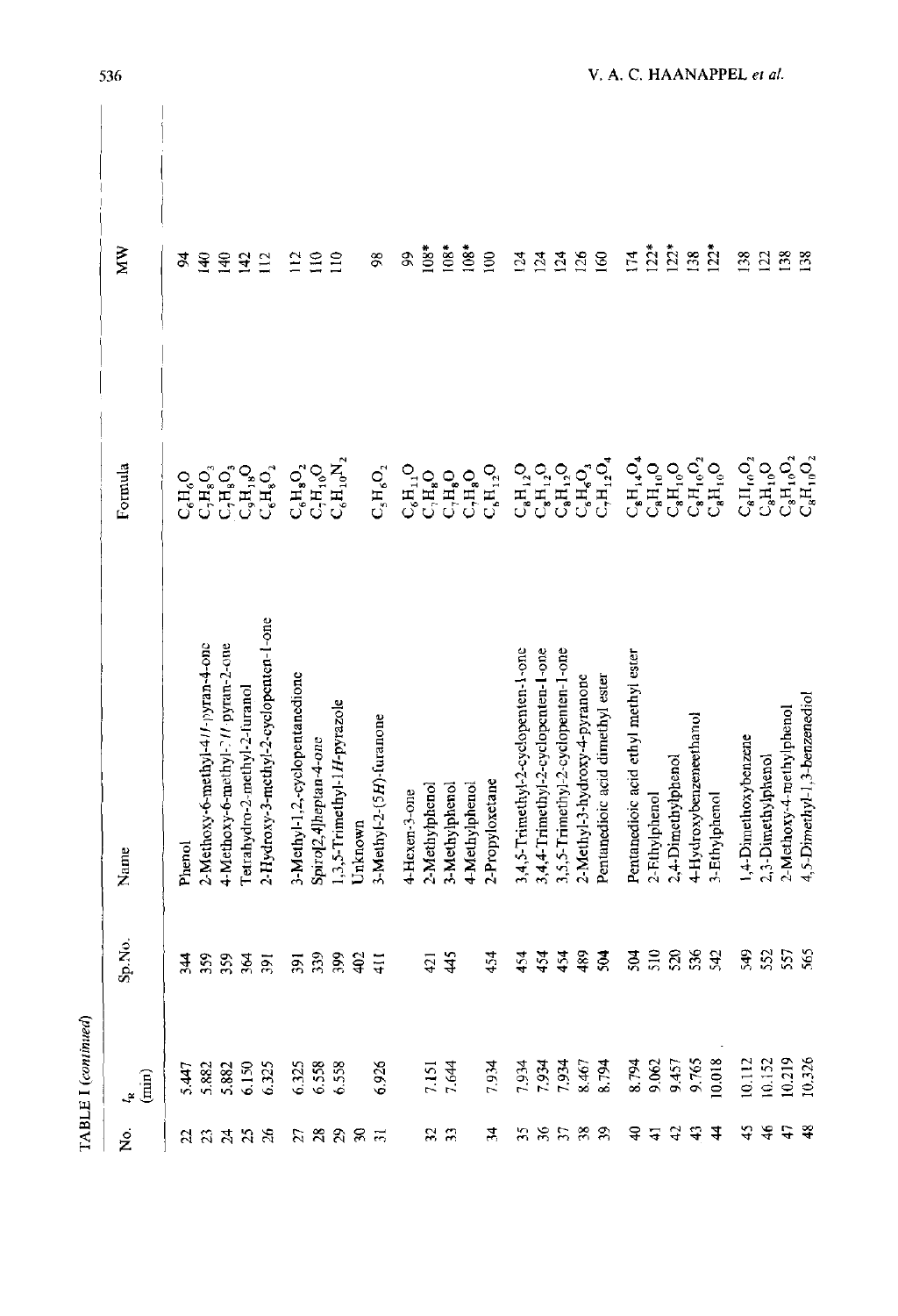| $\overline{2}$         | $\overline{5}$                                  | 186                                                                                   | $\Xi$          | $\Xi$           | $\mathbb{S}$          | $136*$                | 158                                            | 56                      | 152                          | $\overline{26}$                                | $\Xi$                     | 124                      |                         | $\frac{52}{132}$ | 142                                            | $142*$              |         | 124                        | $150*$                      | 154                     | $143*$            | 143                                                                                                         | 122                    | 138                         | 152                             | 164                                  | 164                                              | 164                            | 166                                 | 220                                        | 182                                          | 182                             | 182                         |
|------------------------|-------------------------------------------------|---------------------------------------------------------------------------------------|----------------|-----------------|-----------------------|-----------------------|------------------------------------------------|-------------------------|------------------------------|------------------------------------------------|---------------------------|--------------------------|-------------------------|------------------|------------------------------------------------|---------------------|---------|----------------------------|-----------------------------|-------------------------|-------------------|-------------------------------------------------------------------------------------------------------------|------------------------|-----------------------------|---------------------------------|--------------------------------------|--------------------------------------------------|--------------------------------|-------------------------------------|--------------------------------------------|----------------------------------------------|---------------------------------|-----------------------------|
| $C_{\rm e}H_{\rm 10}O$ |                                                 | $\mathbf{C}_\mathrm{sH_{12}O_4}^\mathrm{H_{12}O_4}$ C <sub>12</sub> H <sub>26</sub> O | $C_6H_6O_2$    | $C_6H_6O_2$     | $C_{8}H_{8}O$         | $\mathrm{C_9H_{12}O}$ | $\mathsf{C}_9\mathsf{H}_{18}\mathsf{O}_2$      | $\mathrm{C_{sH_{12}O}}$ | $C_9H_{12}O_2$               | $\mathsf{C}_6\mathsf{H}_6\mathsf{O}_3$         | $C_2H_3O_3$               | $\mathrm{C_7H_8O_2}$     | $\mathrm{C_9H_{12}O_2}$ | $C_{9}H_{8}O$    | $\mathrm{C_{s}H_{14}O_{2}}$                    | $C_{i,1}H_{10}$     |         | $\mathrm{C_{1}H_{8}O_{2}}$ | $C_{10}H_{14}O$             | $\mathbf{C_8H_{10}O_3}$ |                   | Z<br>C <sub>19</sub> H <sub>9</sub> C<br>C <sub>1</sub> H <sub>9</sub> C<br>C <sub>1H9</sub> O <sub>2</sub> |                        | $\mathrm{C_{8}H_{10}O_{2}}$ | $\mathrm{C_{8}H_{8}O_{3}}$      | $C_{10}H_{12}O_2$                    | $\mathbf{C}_{10}\mathbf{H}_{12}\mathbf{O}_{2}$   | $C_{10}H_{12}O_2$              | $C_9H_{10}O_3$                      | $\mathbf{C}_{15}\mathbf{H}_{24}\mathbf{O}$ | $C_9H_{10}O_4$                               | $C_{\mathbf{4}}H_{\mathbf{14}}$ | $C_{14}H_{14}$              |
| 3,4-Dimethylphenol     | 2,5-Dihydro-2,5-dimethoxy-2-furyl methyl ketone | 2,6-Dimethyl-4-propyl-4-heptanol                                                      | .3-Benzenediol | 1.2-Benzenediol | 2,3-Dihydrobenzofuran | p-Isopropylphenol     | 2-Methylpropanoic acid isopentyl ester         | p-Isopropylphenol       | 5-Methoxy-2,3-dimethylphenol | 5-(Hydroxymethyl)-2-furancarboxaldehyde        | 3-Methoxy-1,2-benzenediol | 3-Methyl-1,2-benzenediol | 4-Ethyl-2-methoxyphenol | l-Indanone       | 3-Isopropylpentanedione                        | 2-Methylnaphthalene | Unknown | 2-Methyl-1,4-benzenediol   | 2-(1,1-Dimethylethyl)phenol | 3,4-Dimethoxyphenol     | 5-Methylquinoline | 6-Methylquinoline                                                                                           | 3-IIydroxybenzaldehyde | 4-Ethyl-1,3-benzenediol     | 4-Hydroxy-3-methoxybenzaldehyde | 2-Methoxy-6-(1-propenyl)-phenol      | 2,3,5,6-Tetramethyl-2,5-cyclohexadiene-1,4-dione | 2-Methoxy-4-(1-proponyl)phenol | 4-Hydroxy-3-methoxy-acetophenone    | 2,6-Bis(1,1-dimethylethyl)-4-methylphenol  | 4-Hydroxy-3-methoxybenzoic acid methyl ester | 2,2'-Dimethyl-1,1'-biphenyl     | 2,3'-Dimethyl-1,1'-biphenyl |
| 568                    | 571                                             | 571                                                                                   | 575            | 591             | 599                   | डू                    | සි                                             | 613                     | 613                          | 619                                            | З                         | \$                       | 652                     | 658              | 662                                            | 668                 | 671     | 678                        | 688                         | 727                     | 732               | 736                                                                                                         | 949                    | 764                         | 775                             | 778                                  | 778                                              | $\overline{8}$ 17              | 854                                 | 870                                        | 879                                          | 885                             |                             |
| 10.659                 | 10.905                                          | 10.905                                                                                | 11.180         | 11.320          |                       |                       | 11.460<br>11.619<br>11.780<br>11.982<br>11.982 |                         |                              | 11.999<br>12.072<br>12.528<br>12.707<br>12.707 |                           |                          |                         |                  | 12.873<br>13.121<br>13.225<br>13.469<br>13.720 |                     |         |                            |                             | 14.312<br>14.465        |                   | 14.569<br>14.906<br>15.329                                                                                  |                        |                             |                                 | 15.608<br>15.767<br>15.767<br>16.711 |                                                  |                                | 17.131<br>17.672<br>17.995<br>8.211 |                                            |                                              |                                 |                             |
| \$                     | ន ដ ន ន                                         |                                                                                       |                |                 | *****                 |                       |                                                |                         |                              | <b>REEBB</b>                                   |                           |                          |                         |                  | 28828                                          |                     |         |                            |                             | うところ                    |                   |                                                                                                             |                        |                             |                                 | はななに                                 |                                                  |                                | <b>2223</b>                         |                                            |                                              |                                 |                             |

*(Continued on p. 538)* 

(Continued on  $p. 538$ )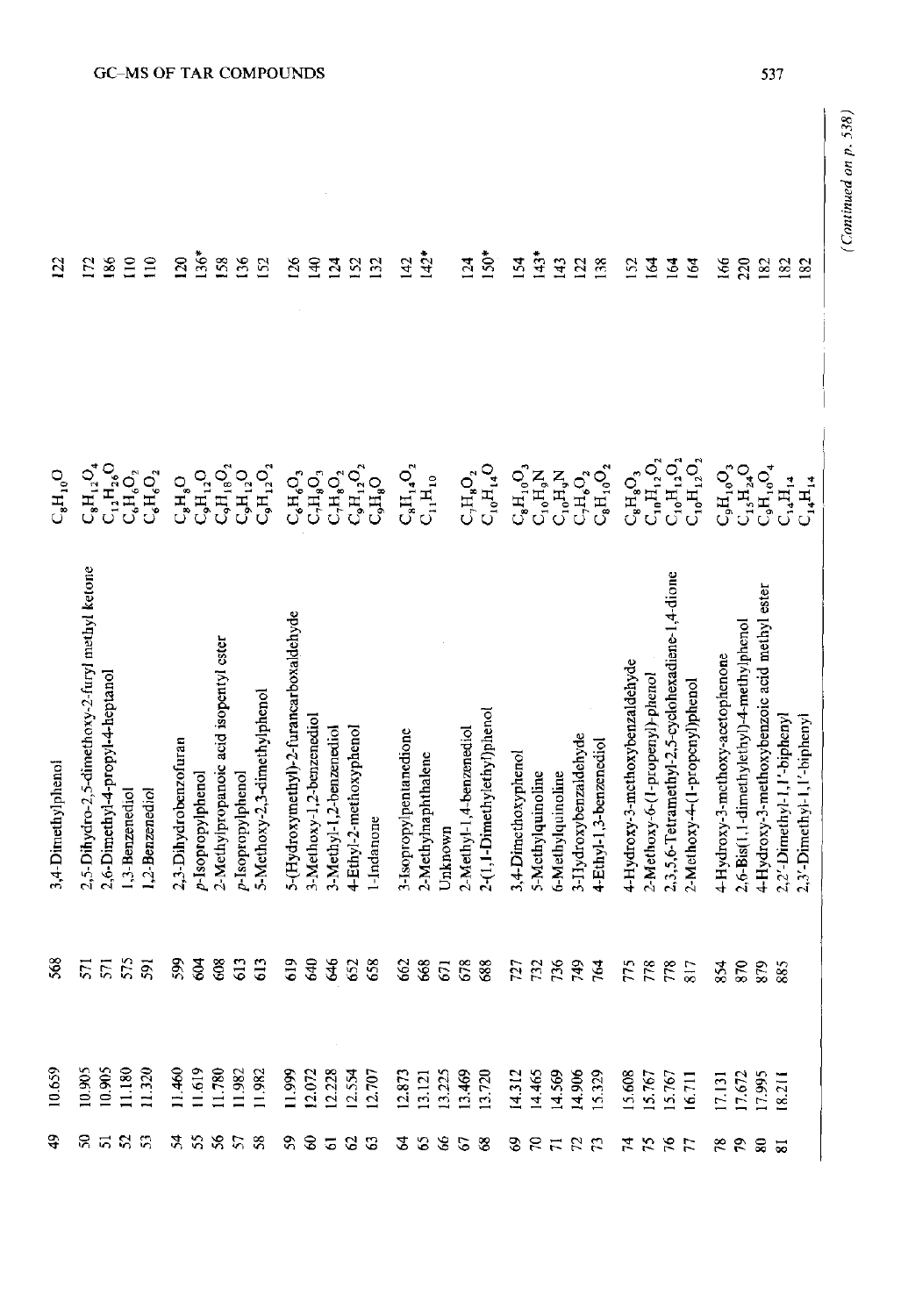| p<br>ŗ |
|--------|
|        |
| ţ      |
|        |
|        |

| 210<br>210<br>270<br>270<br>256<br>196<br>178<br>200<br>196<br>182<br>182<br>210<br>24<br>168<br>180<br>180<br>$\frac{8}{6}$<br>212<br>80<br>$\tilde{a}$<br>162<br>≋<br>질<br>$\mathbf{C_1}, \mathbf{H_3}, \mathbf{O_2}$ $\mathbf{C_1}, \mathbf{H_3}, \mathbf{O_2}$<br>$C_{10}H_{12}O_4$<br>$C_{11}H_{14}O_4$<br>$C_{10}H_{12}O_4$<br>$C_{13}H_{12}O_2$<br>$C_{10}H_{12}O_4$<br>$C_{11}H_{14}O_4$<br>$\mathrm{C_{10}H_{10}O_{3}}$<br>$C_{10}H_{12}O_3$<br>$\mathbb{C}_{10}H_{12}\mathbb{O}_3$<br>$C_{14}H_{12}O_2$<br>$\mathrm{C_{16}H_{32}O_2}$<br>$C_{10}H_{12}O_3$<br>$\mathsf{C}_{10}\mathsf{H}_{10}\mathsf{O}_2$<br>$\mathbb{C}_9\mathrm{H}_{10}\mathrm{O}_4$<br>$C_7H_{14}O_6$<br>$\mathsf{C}_r\mathsf{H}_{14}\mathsf{O}_6$<br>$C_{14}H_{12}O$<br>$\mathrm{C_{9}H_{10}O_{4}}$<br>$\mathbf{C_{12}H_{20}O}$<br>$\mathsf{C}_8\mathsf{H}_8\mathsf{O}_4$<br>Formula<br>$C_{16}H_{18}$<br>2,4-Dihydroxy-3,6-dimethylbenzoic acid methyl ester<br>3-(4-hydroxyphenyl)-2-propenoic acid methyl ester<br>2,4-Dimethoxy-6-methylbenzoic acid methyl ester<br>(2,4,6-Trihydroxy-3-methylphenyl)-1-butanone<br>-(4-Hydroxy-3-methoxyphenyl)-2-propanone<br>Propanoic acid methyl-p-hydroxyphenyl ester<br>1-(4-Hydroxy-3,5-dimethoxyphenyl)ethanone<br>2,3-Dihydro-6-methyl-4H-benzopyran-4-one<br>14-Methylpentadecanoic acid methyl ester<br>13-Methylpentadecanoic acid methyl ester<br>Propyl 2-propylcyclopenten-1-enyl ketone<br>4-Hydroxy-3-methoxybonzeneacetic acid<br>N-Aminocarbonyl-4-hydroxy-3-methoxy<br>Acetic acid ethyl-p-hydroxyphenyl ester<br>4-Hydroxy-3,5-dimethoxybenzaldehyde<br>4-Hydroxy-3-methoxybenzoic acid<br>1-Methoxy-3-phenoxybenzene<br><i>a</i> -Phenylbenzeneacetaldehyde<br>Methyl-ß-D-glucopyranoside<br>Methyl-a-n-glucopyranoside<br>x-Phenylbenzeneacetic acid<br>2,2'-Diethyl-1,1'-biphenyl<br>Hexadecanoic acid<br>benzeneacetamide<br>Name<br>ż<br>$0000$<br>$00130$<br>$0130$<br>1220<br>1062<br>1074<br>1090<br>5<br><b>99 S</b><br>936<br>963<br>963<br>88820<br>927<br>ŠP.<br>18.472<br>18.701<br>18.472 |                      | TABLE 1 (continued) |  |   |
|---------------------------------------------------------------------------------------------------------------------------------------------------------------------------------------------------------------------------------------------------------------------------------------------------------------------------------------------------------------------------------------------------------------------------------------------------------------------------------------------------------------------------------------------------------------------------------------------------------------------------------------------------------------------------------------------------------------------------------------------------------------------------------------------------------------------------------------------------------------------------------------------------------------------------------------------------------------------------------------------------------------------------------------------------------------------------------------------------------------------------------------------------------------------------------------------------------------------------------------------------------------------------------------------------------------------------------------------------------------------------------------------------------------------------------------------------------------------------------------------------------------------------------------------------------------------------------------------------------------------------------------------------------------------------------------------------------------------------------------------------------------------------------------------------------------------------------------------------------------------------------------------------------------------------------------------------------------------------------------------------------------------------------------------------|----------------------|---------------------|--|---|
|                                                                                                                                                                                                                                                                                                                                                                                                                                                                                                                                                                                                                                                                                                                                                                                                                                                                                                                                                                                                                                                                                                                                                                                                                                                                                                                                                                                                                                                                                                                                                                                                                                                                                                                                                                                                                                                                                                                                                                                                                                                   | $\binom{1}{m}$<br>Ľ. |                     |  | Ř |
|                                                                                                                                                                                                                                                                                                                                                                                                                                                                                                                                                                                                                                                                                                                                                                                                                                                                                                                                                                                                                                                                                                                                                                                                                                                                                                                                                                                                                                                                                                                                                                                                                                                                                                                                                                                                                                                                                                                                                                                                                                                   |                      |                     |  |   |
|                                                                                                                                                                                                                                                                                                                                                                                                                                                                                                                                                                                                                                                                                                                                                                                                                                                                                                                                                                                                                                                                                                                                                                                                                                                                                                                                                                                                                                                                                                                                                                                                                                                                                                                                                                                                                                                                                                                                                                                                                                                   |                      |                     |  |   |
|                                                                                                                                                                                                                                                                                                                                                                                                                                                                                                                                                                                                                                                                                                                                                                                                                                                                                                                                                                                                                                                                                                                                                                                                                                                                                                                                                                                                                                                                                                                                                                                                                                                                                                                                                                                                                                                                                                                                                                                                                                                   |                      |                     |  |   |
|                                                                                                                                                                                                                                                                                                                                                                                                                                                                                                                                                                                                                                                                                                                                                                                                                                                                                                                                                                                                                                                                                                                                                                                                                                                                                                                                                                                                                                                                                                                                                                                                                                                                                                                                                                                                                                                                                                                                                                                                                                                   |                      |                     |  |   |
|                                                                                                                                                                                                                                                                                                                                                                                                                                                                                                                                                                                                                                                                                                                                                                                                                                                                                                                                                                                                                                                                                                                                                                                                                                                                                                                                                                                                                                                                                                                                                                                                                                                                                                                                                                                                                                                                                                                                                                                                                                                   |                      |                     |  |   |
|                                                                                                                                                                                                                                                                                                                                                                                                                                                                                                                                                                                                                                                                                                                                                                                                                                                                                                                                                                                                                                                                                                                                                                                                                                                                                                                                                                                                                                                                                                                                                                                                                                                                                                                                                                                                                                                                                                                                                                                                                                                   |                      |                     |  |   |
|                                                                                                                                                                                                                                                                                                                                                                                                                                                                                                                                                                                                                                                                                                                                                                                                                                                                                                                                                                                                                                                                                                                                                                                                                                                                                                                                                                                                                                                                                                                                                                                                                                                                                                                                                                                                                                                                                                                                                                                                                                                   |                      |                     |  |   |
|                                                                                                                                                                                                                                                                                                                                                                                                                                                                                                                                                                                                                                                                                                                                                                                                                                                                                                                                                                                                                                                                                                                                                                                                                                                                                                                                                                                                                                                                                                                                                                                                                                                                                                                                                                                                                                                                                                                                                                                                                                                   |                      |                     |  |   |
|                                                                                                                                                                                                                                                                                                                                                                                                                                                                                                                                                                                                                                                                                                                                                                                                                                                                                                                                                                                                                                                                                                                                                                                                                                                                                                                                                                                                                                                                                                                                                                                                                                                                                                                                                                                                                                                                                                                                                                                                                                                   |                      |                     |  |   |
|                                                                                                                                                                                                                                                                                                                                                                                                                                                                                                                                                                                                                                                                                                                                                                                                                                                                                                                                                                                                                                                                                                                                                                                                                                                                                                                                                                                                                                                                                                                                                                                                                                                                                                                                                                                                                                                                                                                                                                                                                                                   |                      |                     |  |   |
|                                                                                                                                                                                                                                                                                                                                                                                                                                                                                                                                                                                                                                                                                                                                                                                                                                                                                                                                                                                                                                                                                                                                                                                                                                                                                                                                                                                                                                                                                                                                                                                                                                                                                                                                                                                                                                                                                                                                                                                                                                                   |                      |                     |  |   |
|                                                                                                                                                                                                                                                                                                                                                                                                                                                                                                                                                                                                                                                                                                                                                                                                                                                                                                                                                                                                                                                                                                                                                                                                                                                                                                                                                                                                                                                                                                                                                                                                                                                                                                                                                                                                                                                                                                                                                                                                                                                   |                      |                     |  |   |
|                                                                                                                                                                                                                                                                                                                                                                                                                                                                                                                                                                                                                                                                                                                                                                                                                                                                                                                                                                                                                                                                                                                                                                                                                                                                                                                                                                                                                                                                                                                                                                                                                                                                                                                                                                                                                                                                                                                                                                                                                                                   |                      |                     |  |   |
|                                                                                                                                                                                                                                                                                                                                                                                                                                                                                                                                                                                                                                                                                                                                                                                                                                                                                                                                                                                                                                                                                                                                                                                                                                                                                                                                                                                                                                                                                                                                                                                                                                                                                                                                                                                                                                                                                                                                                                                                                                                   |                      |                     |  |   |
|                                                                                                                                                                                                                                                                                                                                                                                                                                                                                                                                                                                                                                                                                                                                                                                                                                                                                                                                                                                                                                                                                                                                                                                                                                                                                                                                                                                                                                                                                                                                                                                                                                                                                                                                                                                                                                                                                                                                                                                                                                                   |                      |                     |  |   |
|                                                                                                                                                                                                                                                                                                                                                                                                                                                                                                                                                                                                                                                                                                                                                                                                                                                                                                                                                                                                                                                                                                                                                                                                                                                                                                                                                                                                                                                                                                                                                                                                                                                                                                                                                                                                                                                                                                                                                                                                                                                   |                      |                     |  |   |
|                                                                                                                                                                                                                                                                                                                                                                                                                                                                                                                                                                                                                                                                                                                                                                                                                                                                                                                                                                                                                                                                                                                                                                                                                                                                                                                                                                                                                                                                                                                                                                                                                                                                                                                                                                                                                                                                                                                                                                                                                                                   |                      |                     |  |   |
|                                                                                                                                                                                                                                                                                                                                                                                                                                                                                                                                                                                                                                                                                                                                                                                                                                                                                                                                                                                                                                                                                                                                                                                                                                                                                                                                                                                                                                                                                                                                                                                                                                                                                                                                                                                                                                                                                                                                                                                                                                                   |                      |                     |  |   |
|                                                                                                                                                                                                                                                                                                                                                                                                                                                                                                                                                                                                                                                                                                                                                                                                                                                                                                                                                                                                                                                                                                                                                                                                                                                                                                                                                                                                                                                                                                                                                                                                                                                                                                                                                                                                                                                                                                                                                                                                                                                   |                      |                     |  |   |
|                                                                                                                                                                                                                                                                                                                                                                                                                                                                                                                                                                                                                                                                                                                                                                                                                                                                                                                                                                                                                                                                                                                                                                                                                                                                                                                                                                                                                                                                                                                                                                                                                                                                                                                                                                                                                                                                                                                                                                                                                                                   |                      |                     |  |   |
|                                                                                                                                                                                                                                                                                                                                                                                                                                                                                                                                                                                                                                                                                                                                                                                                                                                                                                                                                                                                                                                                                                                                                                                                                                                                                                                                                                                                                                                                                                                                                                                                                                                                                                                                                                                                                                                                                                                                                                                                                                                   |                      |                     |  |   |
|                                                                                                                                                                                                                                                                                                                                                                                                                                                                                                                                                                                                                                                                                                                                                                                                                                                                                                                                                                                                                                                                                                                                                                                                                                                                                                                                                                                                                                                                                                                                                                                                                                                                                                                                                                                                                                                                                                                                                                                                                                                   |                      |                     |  |   |
|                                                                                                                                                                                                                                                                                                                                                                                                                                                                                                                                                                                                                                                                                                                                                                                                                                                                                                                                                                                                                                                                                                                                                                                                                                                                                                                                                                                                                                                                                                                                                                                                                                                                                                                                                                                                                                                                                                                                                                                                                                                   |                      |                     |  |   |
|                                                                                                                                                                                                                                                                                                                                                                                                                                                                                                                                                                                                                                                                                                                                                                                                                                                                                                                                                                                                                                                                                                                                                                                                                                                                                                                                                                                                                                                                                                                                                                                                                                                                                                                                                                                                                                                                                                                                                                                                                                                   |                      |                     |  |   |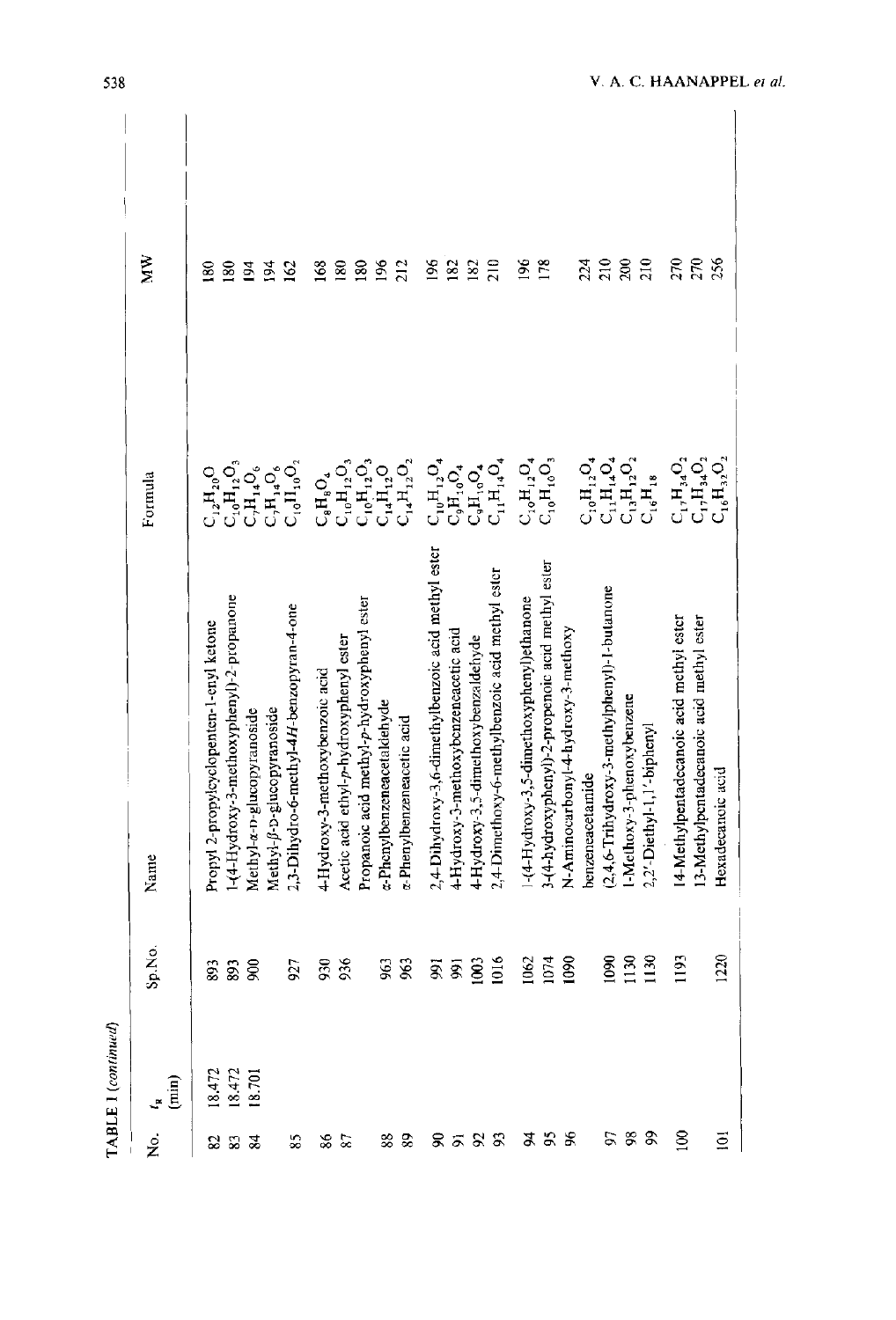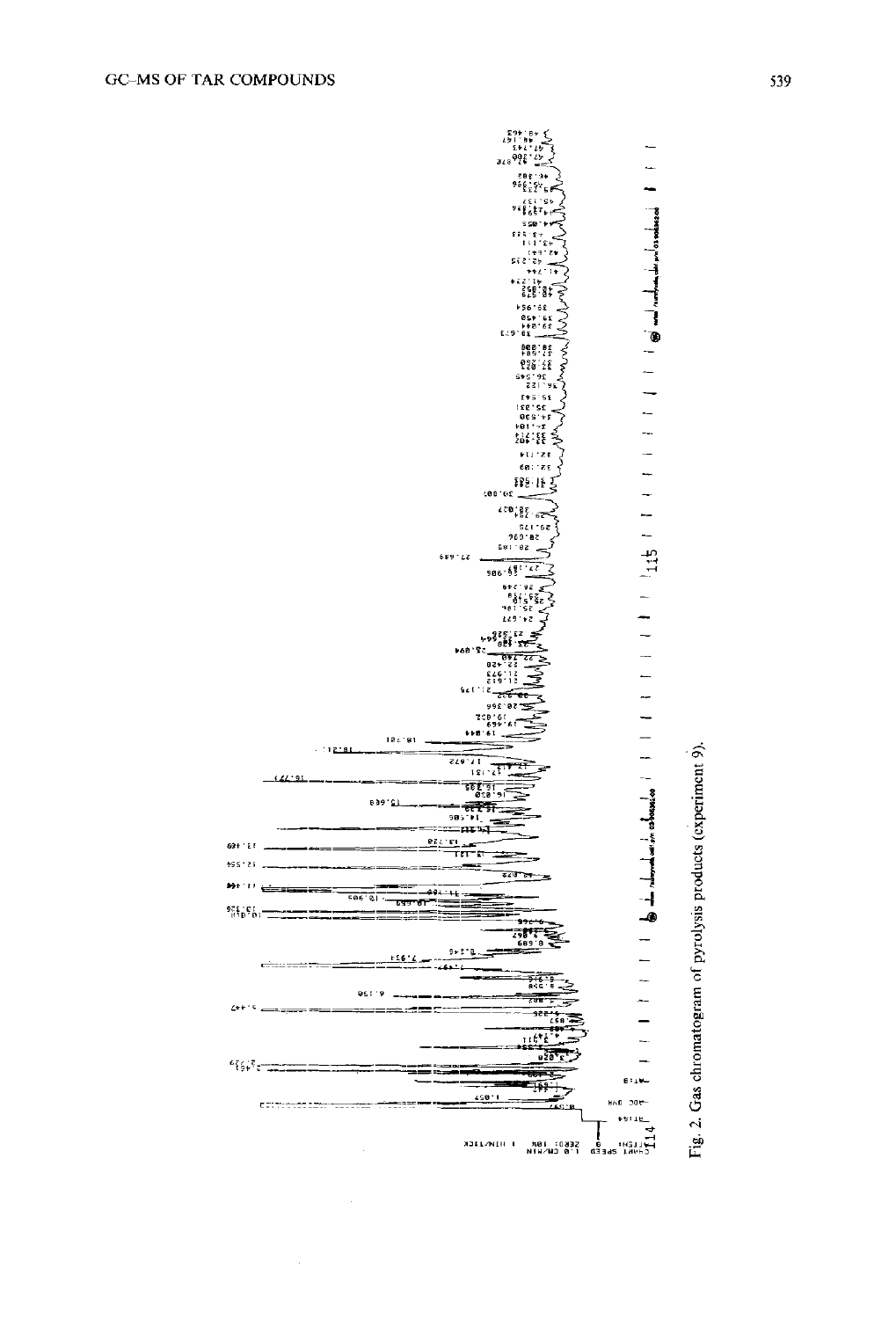|                      | COMPOUNDS IDENTIFIED                                                          | BY RETENTION TIMES       |                                                                                                                                                                                                                                                                                                                                      |                  |
|----------------------|-------------------------------------------------------------------------------|--------------------------|--------------------------------------------------------------------------------------------------------------------------------------------------------------------------------------------------------------------------------------------------------------------------------------------------------------------------------------|------------------|
| Ż.                   | $\binom{n}{k}$                                                                | Name                     | Formula                                                                                                                                                                                                                                                                                                                              | Ř                |
|                      |                                                                               | o-Xylene                 | ្ <sub>រូ</sub> H <sub>រេ</sub>                                                                                                                                                                                                                                                                                                      | 66               |
|                      | $1.658$<br>2.481                                                              | $p$ -Xylene              | $C_8H_{10}$                                                                                                                                                                                                                                                                                                                          | 106              |
|                      | 3.100                                                                         | Styrene                  | $L^2_{\rm s}$                                                                                                                                                                                                                                                                                                                        | $\overline{a}$   |
|                      | 5.026                                                                         | Benzofuran               | $C_{\rm c}^{\rm H}{_{\rm c}^{\rm O}}$                                                                                                                                                                                                                                                                                                | 118              |
| - YO                 | 5.448                                                                         | Phenol                   |                                                                                                                                                                                                                                                                                                                                      | $\frac{4}{3}$    |
|                      |                                                                               | Acetic acid phenyl ester |                                                                                                                                                                                                                                                                                                                                      | 136              |
|                      |                                                                               | $m/p$ -Cresol            |                                                                                                                                                                                                                                                                                                                                      | $108*$           |
| $\sim$ $\sim$ $\sim$ | 6.366<br>0.917<br>0.856<br>9.856                                              | Dihydronaphtalene        |                                                                                                                                                                                                                                                                                                                                      | 130              |
| $\Omega$             |                                                                               | Naphthalene              |                                                                                                                                                                                                                                                                                                                                      | $128*$           |
|                      | 12.242                                                                        | Tolualdehyde             | $\begin{array}{ccc} \mathbf{C}_\mathbf{s} & \mathbf{H}_\mathbf{s} & \mathbf{O}_\mathbf{s} \\ \mathbf{H}_\mathbf{s} & \mathbf{H}_\mathbf{s} & \mathbf{H}_\mathbf{s} \\ \mathbf{C}_\mathbf{s} & \mathbf{H}_\mathbf{s} & \mathbf{H}_\mathbf{s} \\ \mathbf{C}_\mathbf{s} & \mathbf{H}_\mathbf{s} & \mathbf{H}_\mathbf{s} \\ \end{array}$ | $\overline{20}$  |
| Ξ                    |                                                                               | 2-Methylnaphtalene       |                                                                                                                                                                                                                                                                                                                                      | $142*$           |
|                      | $\begin{array}{c} 12.677 \\ 13.085 \\ 14.837 \\ 15.408 \\ 15.571 \end{array}$ | 1-Methylnaphthalene      | $\begin{array}{cccc}\n\mathbf{d}_1 & \mathbf{d}_2 & \mathbf{d}_3 & \mathbf{d}_4 \\ \mathbf{d}_1 & \mathbf{d}_2 & \mathbf{d}_3 & \mathbf{d}_4 \\ \mathbf{d}_2 & \mathbf{d}_3 & \mathbf{d}_4 & \mathbf{d}_5 \\ \mathbf{d}_3 & \mathbf{d}_5 & \mathbf{d}_6 & \mathbf{d}_7\n\end{array}$                                                 | 142              |
| 2222                 |                                                                               | Biphenyl                 |                                                                                                                                                                                                                                                                                                                                      | 154              |
|                      |                                                                               | 2,7-Dimethylnaphthalene  |                                                                                                                                                                                                                                                                                                                                      | 56               |
|                      |                                                                               | 1,7-Dimethylnaphthalene  |                                                                                                                                                                                                                                                                                                                                      | 156              |
| - 21                 |                                                                               | Unknown                  |                                                                                                                                                                                                                                                                                                                                      | <b>S2</b>        |
|                      |                                                                               | Unknown                  | $\mathbf{C}_{12}\mathbf{H}_{_{\mathbf{10}}}$                                                                                                                                                                                                                                                                                         | $\mathbb{Z}$     |
|                      | 15.978<br>16.385<br>17.368<br>17.546<br>17.940                                | Acenaphthylene           | $\mathbf{C}_{12}\mathbf{H}_{10}$ $\mathbf{C}_{12}\mathbf{H}_{10}$ $\mathbf{C}_{12}\mathbf{H}_{\star}$                                                                                                                                                                                                                                | 52               |
| ≌ືລສ                 |                                                                               | Acenaphthene             |                                                                                                                                                                                                                                                                                                                                      | $\mathbb{R}$     |
|                      |                                                                               | Dibenzofuran             |                                                                                                                                                                                                                                                                                                                                      | 68               |
|                      |                                                                               | 1-Naphthol               |                                                                                                                                                                                                                                                                                                                                      | $\ddot{\vec{A}}$ |
|                      |                                                                               | Methylbiphenyl           |                                                                                                                                                                                                                                                                                                                                      | 168              |
| ដូនដូន               | 18.165<br>18.610<br>19.014                                                    | 1-Methylacenaphtylene    | $\begin{array}{c} \mathbf{C_1} \mathbf{H_1} \mathbf{D_2} \\ \mathbf{C_1} \mathbf{H_1} \mathbf{D_2} \\ \mathbf{C_1} \mathbf{H_2} \mathbf{H_3} \\ \mathbf{C_2} \mathbf{H_3} \mathbf{H_4} \end{array}$                                                                                                                                  | 166              |
|                      | 19.428<br>19.862                                                              | Fluorene                 |                                                                                                                                                                                                                                                                                                                                      | $166*$           |
|                      |                                                                               | Methylacenaphthylenc     | $\mathsf{C}_{13}\mathsf{H}_{10}$                                                                                                                                                                                                                                                                                                     | 166              |
|                      | 20.320                                                                        | Methylacenaphthylene     | $\mathbf{C_{13}H_{10}}$                                                                                                                                                                                                                                                                                                              | 166              |
| 35.8                 | 20.583<br>21.920                                                              | Xanthene                 | $\mathsf{C_1}_3\mathsf{H_1}_0\mathsf{O}$                                                                                                                                                                                                                                                                                             | 182              |
|                      |                                                                               | Dihydrophenanthrene      | $C_{14}H_{12}$                                                                                                                                                                                                                                                                                                                       | 180              |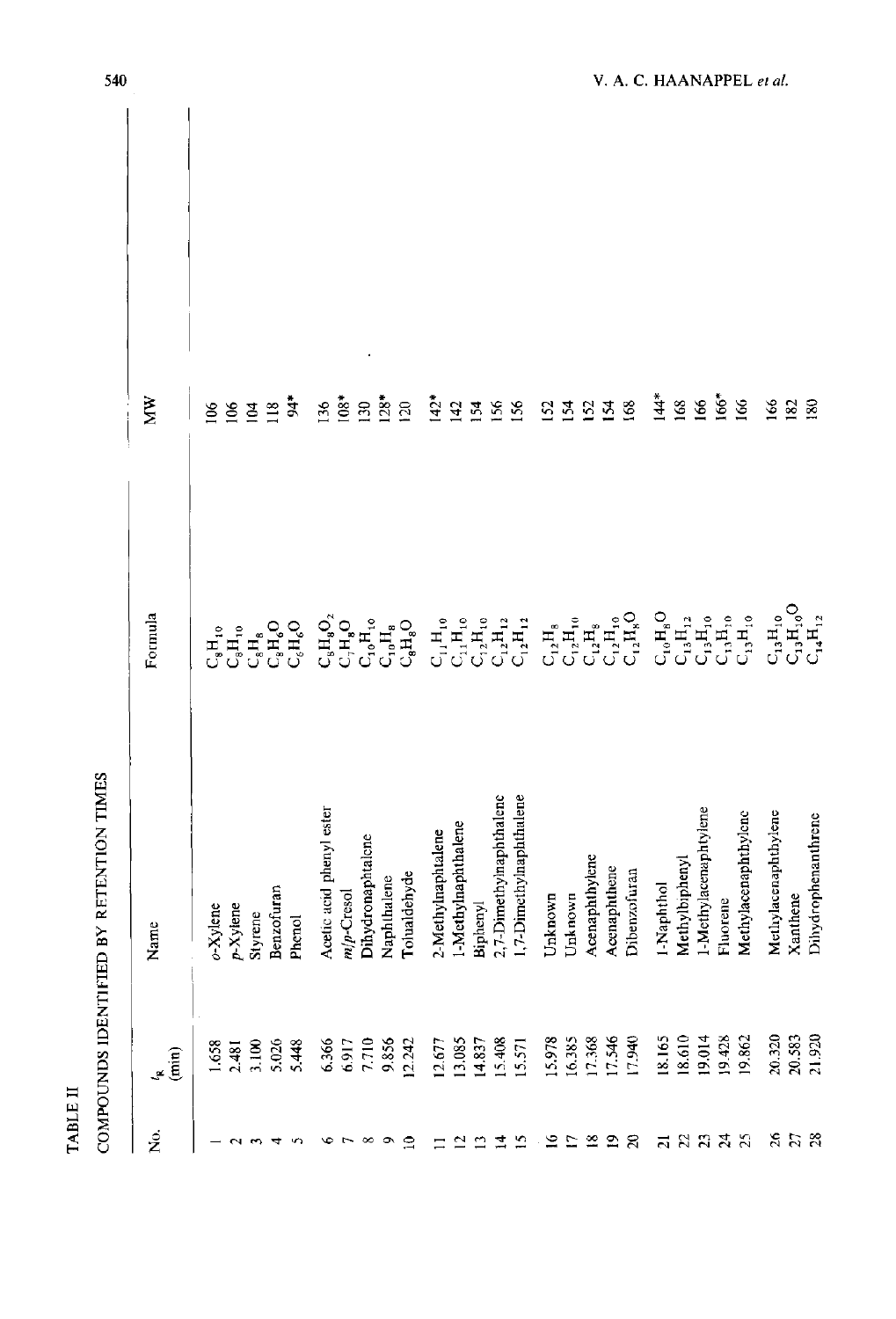| 178     | $\mathbf{8}$                           | 80             | $178*$       | $178*$     | 204                 | 192                                                                                                                                                                                                                                                                                                                                                                                                                                   | $\mathbf{8}$                    | 192                | 24                  | 204           | $202*$       | 202             | $202*$                                       | 216                             | 216                             | 216            | 216            | 216                            |                                       |                                                    | 338                              | 226                  | 228                      | $228*$                           | 228                     | 254                     | 252                                                |                      | 2223                                                                                                                                          |                       | 278                              | 278    | 278                                                               |
|---------|----------------------------------------|----------------|--------------|------------|---------------------|---------------------------------------------------------------------------------------------------------------------------------------------------------------------------------------------------------------------------------------------------------------------------------------------------------------------------------------------------------------------------------------------------------------------------------------|---------------------------------|--------------------|---------------------|---------------|--------------|-----------------|----------------------------------------------|---------------------------------|---------------------------------|----------------|----------------|--------------------------------|---------------------------------------|----------------------------------------------------|----------------------------------|----------------------|--------------------------|----------------------------------|-------------------------|-------------------------|----------------------------------------------------|----------------------|-----------------------------------------------------------------------------------------------------------------------------------------------|-----------------------|----------------------------------|--------|-------------------------------------------------------------------|
|         | $\mathbf{C}_\mathbf{1}\mathbf{H}_{12}$ |                |              |            |                     | $\begin{array}{cccccc} &\mathbf{1} & \mathbf{1} & \mathbf{1} & \mathbf{1} & \mathbf{1} & \mathbf{1} \\ \mathbf{1} & \mathbf{1} & \mathbf{1} & \mathbf{1} & \mathbf{1} & \mathbf{1} \\ \mathbf{1} & \mathbf{1} & \mathbf{1} & \mathbf{1} & \mathbf{1} & \mathbf{1} \\ \mathbf{1} & \mathbf{1} & \mathbf{1} & \mathbf{1} & \mathbf{1} & \mathbf{1} \\ \mathbf{1} & \mathbf{1} & \mathbf{1} & \mathbf{1} & \mathbf{1} & \mathbf{1} \\ \$ |                                 |                    |                     |               |              |                 | $\mathbf{C_{16}H_{10}^{}}\mathbf{H_{10}^{}}$ | $\mathbf{C}_1, \mathbf{H}_{12}$ | $\mathsf{C_1}, \mathsf{H_{12}}$ | $C_{17}H_{12}$ | $C_{17}H_{12}$ | $\mathsf{C}_1,\mathsf{H}_{12}$ | $\mathrm{C_{18}H_{16}}$               | $\mathsf{C}_{\mathsf{18}}\mathsf{H}_{\mathsf{10}}$ | $\mathbf{C_{18}}\mathbf{H}_{12}$ |                      | $\mathbf{C_3H_{12}^{6}}$ | $\mathbf{C_{18}}\mathbf{H}_{12}$ | $\mathbf{C_{18}H_{12}}$ | $\mathrm{C_{20}H_{14}}$ |                                                    |                      | $\mathcal{C}_2{}_{\mathbf{0}}\mathbf{H}_{12}$ , $\mathcal{C}_2{}_{\mathbf{0}}\mathbf{H}_{12}$ , $\mathcal{C}_2{}_{\mathbf{0}}\mathbf{H}_{12}$ | $\ddot{C}_{20}H_{12}$ | $\mathbf{C}_{22}\mathbf{H}_{14}$ |        | $\mathbf{C}_{22}\mathbf{H}_{14}$ $\mathbf{C}_{22}\mathbf{H}_{14}$ |
| Unknown | Methylfluorene                         | Methylfluorenc | Phenanthrene | Anthracene | 1-Phenylnaphthalene | Methylphenanthrene                                                                                                                                                                                                                                                                                                                                                                                                                    | 4H-Cyclopenta (def)phenanthrene | Methylphenanthrene | 2-Phenylnaphthalene | Dihydropyrene | Fluoranthene | Acephenanthrene | Pyrene                                       | Methylfluoranthene              | Benzo[a]fluorene                | BenzolbMuorene | Methylpyrene   | Methylpyrene                   | Ethylmethyl-4H-cyclopentaphenanthrene | Benzo[ghi]fluoranthene                             | Benzo[c]phenanthrene             | Cyclopenta[cd]pyrene | Benz[a]anthracene        | Chrysene                         | Naphthacene             | 1-Phenylphenanthrene    | $\text{Benzol}$ <i>j</i> + $b$ <i>fluoranthene</i> | Benzo[k]fluoranthene | Benzo[b]pyrene                                                                                                                                | Benzo[a]pyrenc        | <b>Dibenzanthracene</b>          | Picene | Dibenzochrysene                                                   |
| 22.130  | 22.274                                 | 22.909         | 23.513       | 23.698     | 25.226              | 25.887                                                                                                                                                                                                                                                                                                                                                                                                                                | 26.142                          | 26.597             | 27.310              | 28.340        | 28.772       | 29.199          | 29.642                                       | 30.422                          | 31.410                          | 31.723         | 32.121         | 32.244                         | 32.464                                | 34.300                                             | 34.629                           | 35.007               | 35.183                   | 35.335                           | 35.879                  | 37.592                  | 39.789                                             | 40.150               | 40.745                                                                                                                                        | 40.886                | 44.908                           | 45.641 | 46.069                                                            |
| ನಿ ನಿ   |                                        | $\overline{5}$ | 23           |            | $\mathbf{z}$        | 35                                                                                                                                                                                                                                                                                                                                                                                                                                    | 9ć                              | $\mathfrak{L}$     | 38                  | 39            | $\mathbf{Q}$ | ₹               | क्ष                                          |                                 | \$                              | 45             | ₹              | $\mathcal{L}$                  | ञ्                                    | $\ddot{ }$                                         | ຂ                                | 51                   |                          |                                  | $R$ a $X$ $R$           |                         |                                                    | \$58                 |                                                                                                                                               | 59                    | $\mathcal{S}$                    | 6      | $\mathcal{O}$                                                     |

## **GC-MS OF TAR COMPOUNDS**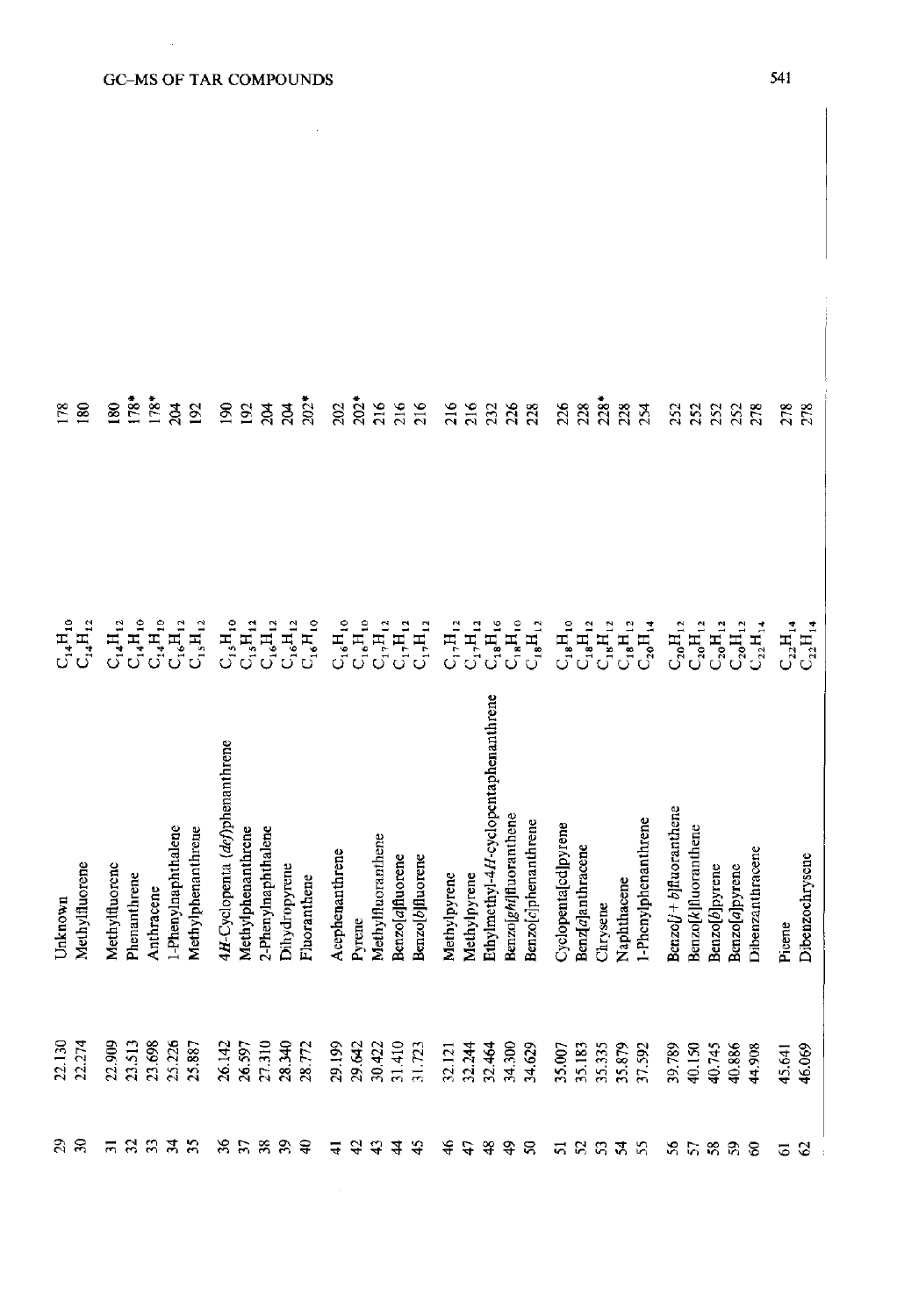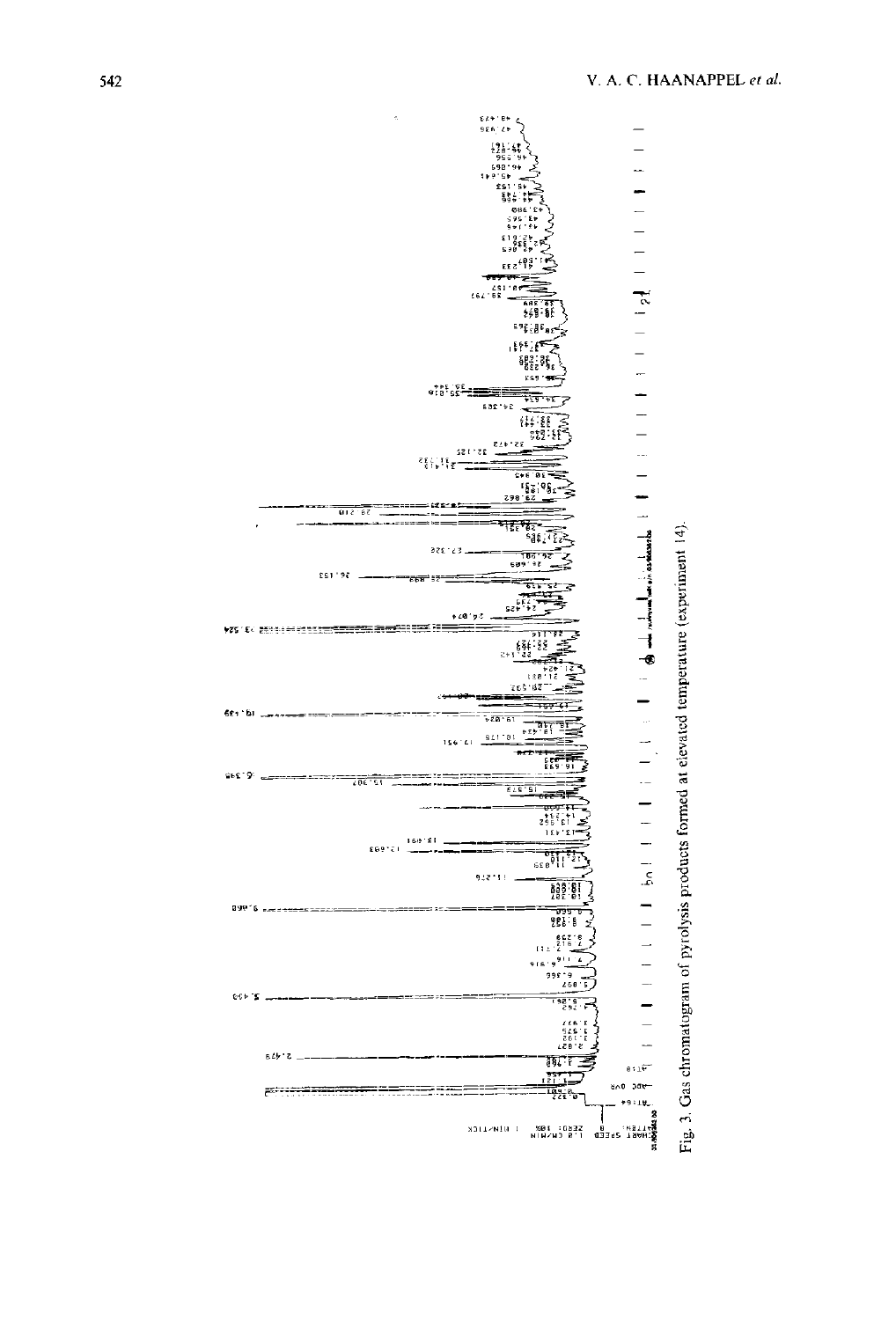**In general, the product composition of tars from rice husks is in good agreement with the composition of coal tar as described by Novotny** *et al.* **[8], the main products being hydroxyaromatics and PAHs. However, only a small number of nitrogen-containing compounds were detected.** 

**A striking mass spectrum is scan No. 900 (57-60-137-73-121). A probable fit**  is methyl- $\alpha$ -D-glucopyranoside or its  $\beta$ -isomer  $(C_7H_{14}O_6)$ . This seems to be the **first time that a sugar-type compound has been identified.** 

**The interpretation of some mass spectra is not unambiguous. Some examples are: MS scan No. 222 (strongest peaks 43-86-116-42-73), 2-propoxybutane or 1-(1-methylethoxy)-2-propanone; MS scan No. 319 (96-67-81-53-95), 3-methyl-2-cyclopenten-l-one or 2,4-dimethylfuran; MS scan No. 445 (108-107-77-71- 79); m- or p-cresol or (most probably) a mixture.** 

**The retention indices of about 20 of the compounds mentioned in Table I were retrieved in the Sadtler Retention Index Library [6]. Since this library contains only values for 2°C and 8°C/min temperature increase the mean of these two values was used as a first approximation. In Fig. 4 these calculated R.I. values are plotted against the neat retention times of the independent gas chromatogram, for twelve compounds listed in Table I. In general the relationship is very good, but some very striking results were obtained. Compound 9 (MS scan 136) was** 

#### TABLE III

| Exp. No.     | Total mass<br>trapped<br>(g) | Tar<br>(mg) | <b>Hydroxyaromatics</b><br>(mg) | Polyaromatics<br>(mg) | Benz[a]pyrene<br>(mg) |
|--------------|------------------------------|-------------|---------------------------------|-----------------------|-----------------------|
| 1            | 1.20                         | 178         | 68                              | 15                    | 0.23                  |
| 2            | 0.84                         | 116         | 49                              | 9                     | 0.12                  |
| 3            | 0.96                         | 188         | 87                              | 13                    | 0.22                  |
| 4            | 1.14                         | 89          | 42                              | 6                     | 0.09                  |
| 5            | 1.20                         | 150         | 67                              | 12                    | 0.21                  |
| 6            | 0.60                         | 157         | 70                              | 10                    | 0.33                  |
| 7            | 0.72                         | 247         | 78                              | 15                    | 0.38                  |
| 8            | 1.08                         | 161         | 78                              | 11                    | 0.16                  |
| 9            | 1.08                         | 252         | 121                             | 21                    | 0.21                  |
| 10           | 0.66                         | 149         | 83                              | 10                    | 0.18                  |
| $\mathbf{1}$ | 0.36                         | 73          | 28                              | 8                     | 0.15                  |
| 12           | 0.42                         | 111         | 40                              | 8                     | 0.13                  |
| 13           | 0.10                         | 31          | 4                               | 13                    | 0.32                  |
| 14           | 0.12                         | 32          | 6                               | 14                    | 0.24                  |
| 15           | 0.06                         | 50          | 13                              | 15                    | 0.37                  |
| 16           | 0.04                         | 56          | 26                              | 11                    | 0.12                  |

QUANTITATIVE ANALYSIS OF TAR SAMPLES FROM PYROLYSIS OF RICE HUSKS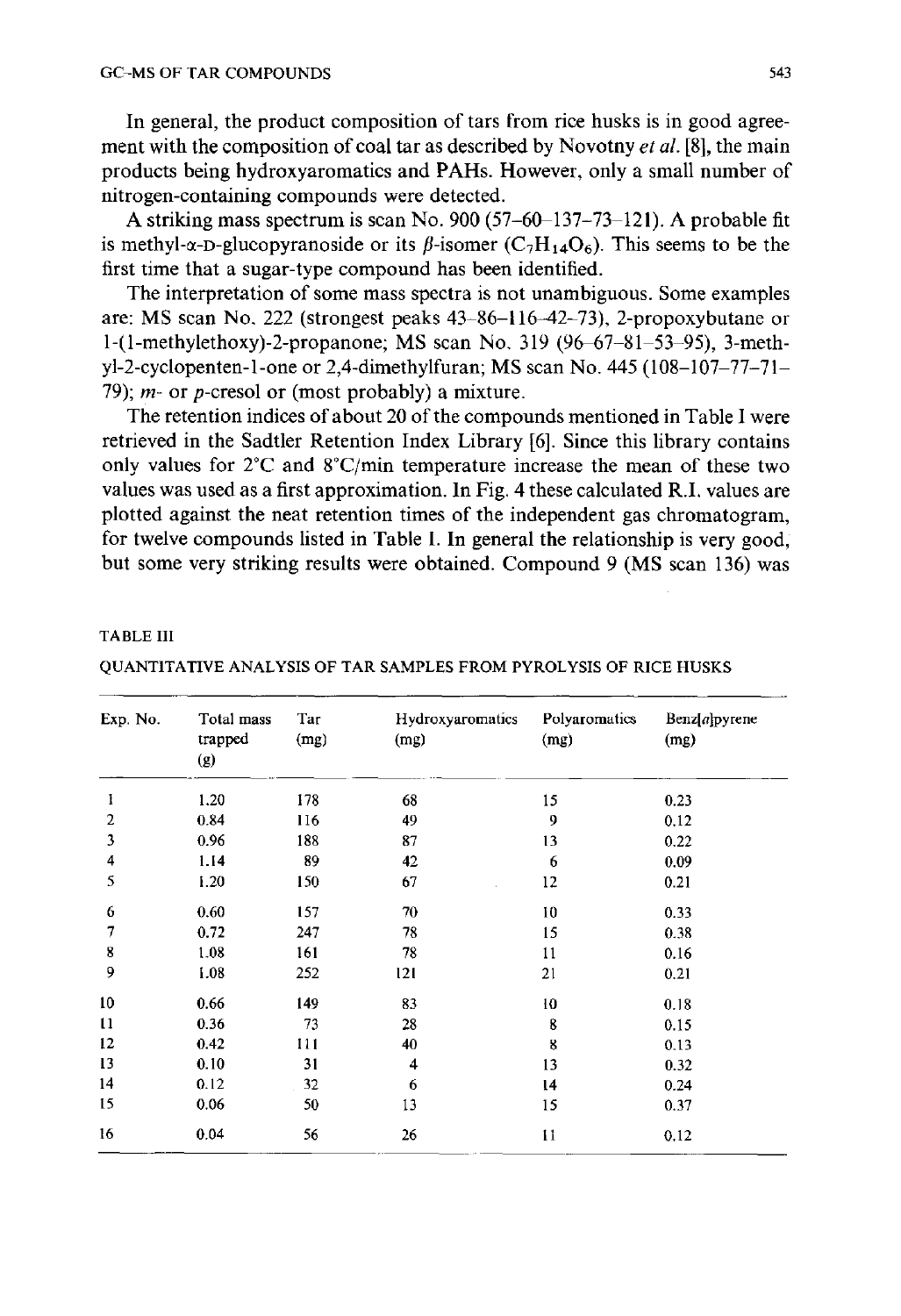

Fig. 4. Literature reference values of R.I. plotted as function of neat retention times (experiment 9, gas chromatogram of Fig. 2). The numbers refer to the compound numbers listed in Table I.

originally interpreted as 3-tetrahydrofuranol, reference index 835.40, experimental value *ca.* 785. A probable explanation is that this compound is 2 tetrahydrofuranol. For this compound no reference index is available but internal hydrogen bonding might very well lower the index by *ca.* 50 R.I. units. Compounds 46 and 49 (MS scans 552 and 568) were originally interpreted as 2,5 dimethylphenol and 3,5-dimethylphenol, reference indices 1149.59 and 1169.05, experimental values *ca.* 1175 and 1190. After reconsideration of the mass spectra, the compounds 2,3-dimethylphenol and 3,4-dimethylphenol, retention indices 1177.58 and 1193.38, appeared a much more probable fit.

These results indicate that the use of retention indices can yield essential additional information to GC-MS interpretation, provided that a sufficiently comprehensive and reliable reference collection is available.

Qualitative analysis of tars and corresponding mixtures is often based on chemical class separation prior to the analysis. Parees and Kamzelski [9] have shown that the analysis of coal-derived liquids can be performed in one run without previous separation by using GC-MS with a fused-silica SE 54 GC column. This work supports this approach despite the fact that the interpretation of some mass spectra is slightly hindered by peak overlap.

From Table III it can be concluded that production of tar is reduced by *ca.*  50% when rice husks are impregnated with potassium carbonate, by *ca.* 90% on thermal cracking at higher temperatures and by *ca.* 97% on catalytic cracking. Formation of hydroxyaromatics is hardly influenced by the addition of catalysts, but thermal cracking reduces the amounts by 80-95%, especially at higher temperatures (experiments 13-15). On catalytic cracking a reduction of 70% is obtained. The influence on polyaromatics is somewhat smaller: addition of potassium carbonate or calcium carbonate and thermal cracking yield *ca.* 50% reduction and catalytic cracking *ca.* 30%. Finally, benz[a]pyrene is reduced from 0.23 mg to 0.12 mg *(ca.* 50%) on catalytic cracking. In experiment 16 the total